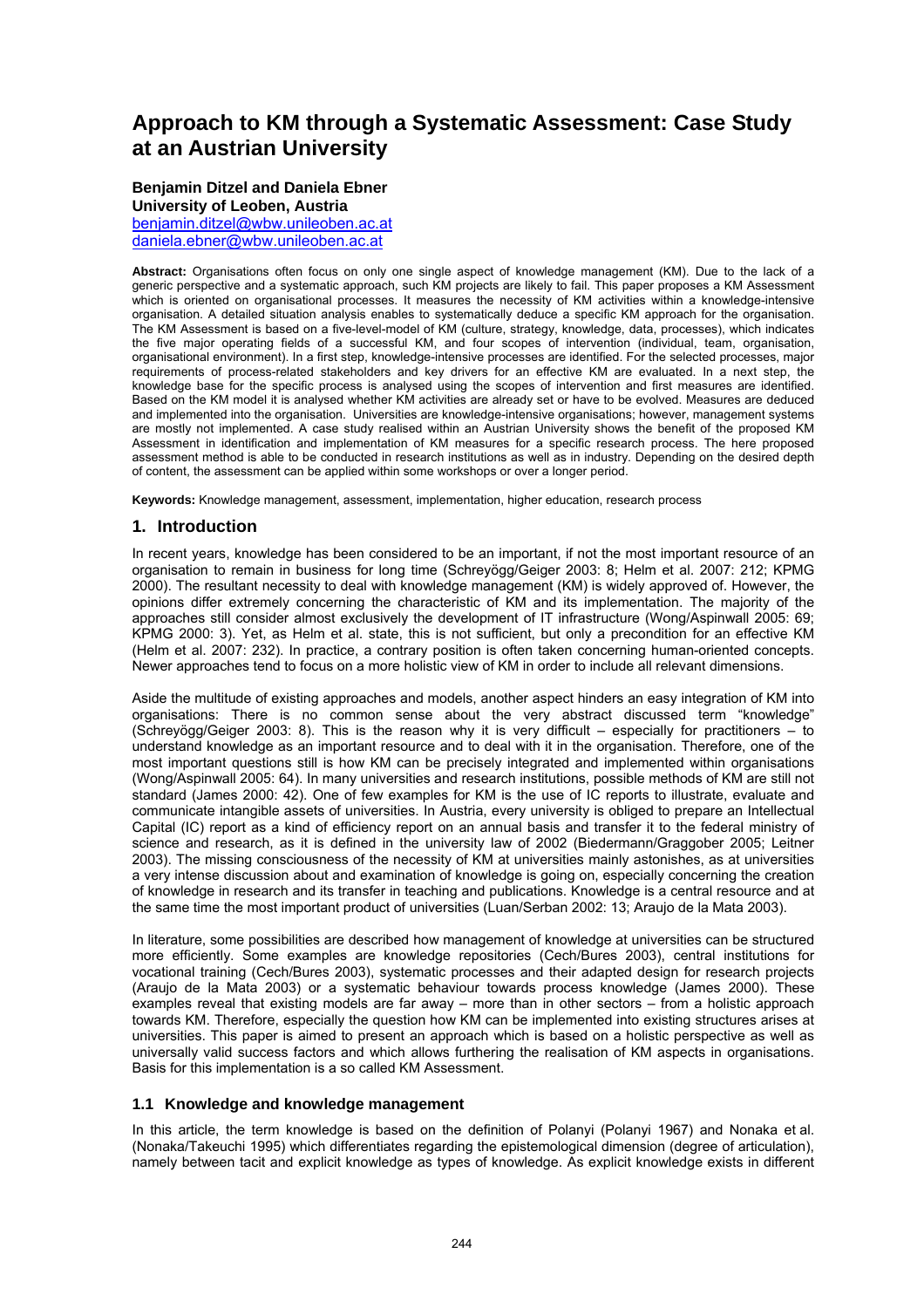forms, it seems reasonable to further distinguish between documented and "explicitable" (not yet documented)<sup>[1](#page-1-0)</sup> knowledge.

Most of the knowledge in an organisation is possessed by individuals. This type we call individual knowledge. If a group of individuals shares knowledge, we talk about collective knowledge. Also we define organisational knowledge as knowledge available for all members of an organisation. External sources can also hold knowledge which might be of huge interest for the organisation so it should be taken into account. Hence, on a knowledge level, there exist four scopes of intervention (individual, team, organisation, and environment). There is a strong connection between knowledge and action as knowledge enables individuals or organisations to take action. Moreover, new knowledge is created through the process of learning. Therefore, knowledge is always to be regarded in context of a specific action.

## *1.1.1 Recommendations of action for development and transfer of knowledge*

For a practitioner, the question comes up whether the definition of knowledge and its differentiation in specific types actually is of use. In the following it is shown in Figure 1 which general recommendations of action can be derived to transfer knowledge from one type to another or from one individual to a second.



**Figure 1:** Recommendations of action for the development and transfer of knowledge

Figure 1 schematically shows the knowledge base of two individuals. Depending on the degree of articulation, knowledge is distinguished in documented, explicitable and tacit knowledge. Interactions are carried out on the levels of knowledge, data and action (see chapter [1.1.2](#page-1-1)).

For the transformation of knowledge from one type to another, the following possibilities do exist:

- By actually applying knowledge, tacit as well as explicitable knowledge can lead to action. The other way round also new knowledge can be generated by a feedback process on the undertaken action. This knowledge may be learnt tacitly or transferred into explicitable knowledge through reflexion.
- Explicitable knowledge is characterised as knowledge which still belongs to one person but is already possible to articulate. Through documentation it can be converted into documented knowledge (which is not necessarily the same as information). Conversely, informing and understanding can lead to internalisation of documented knowledge.

Regarding the knowledge transfer between individuals, three basic recommendations of action can be deduced:

- Transfer of tacit knowledge through imitation and training.
- Transfer of documented knowledge through IT infrastructure.
- Transfer of explicitable knowledge through cooperation of individuals. Communication therefore plays a central role.

## <span id="page-1-1"></span>*1.1.2 Base model of knowledge management*

KM is aimed to ensure the creation of individual and collective knowledge in an organisation, its application and transfer within business processes as benefit-oriented as possible (Davenport/Völpel 2001: 212). Those

<span id="page-1-0"></span> $\overline{a}$ 1 In German there is a verb for describing the process of making knowledge explicit. In this paper we therefore use "documented (expliziert) knowledge". "Explicitable (explizierbar) knowledge" is meant to describe the situation when knowledge which can be formulated into words and phrases exists, but has not been documented yet or distributed to a larger community.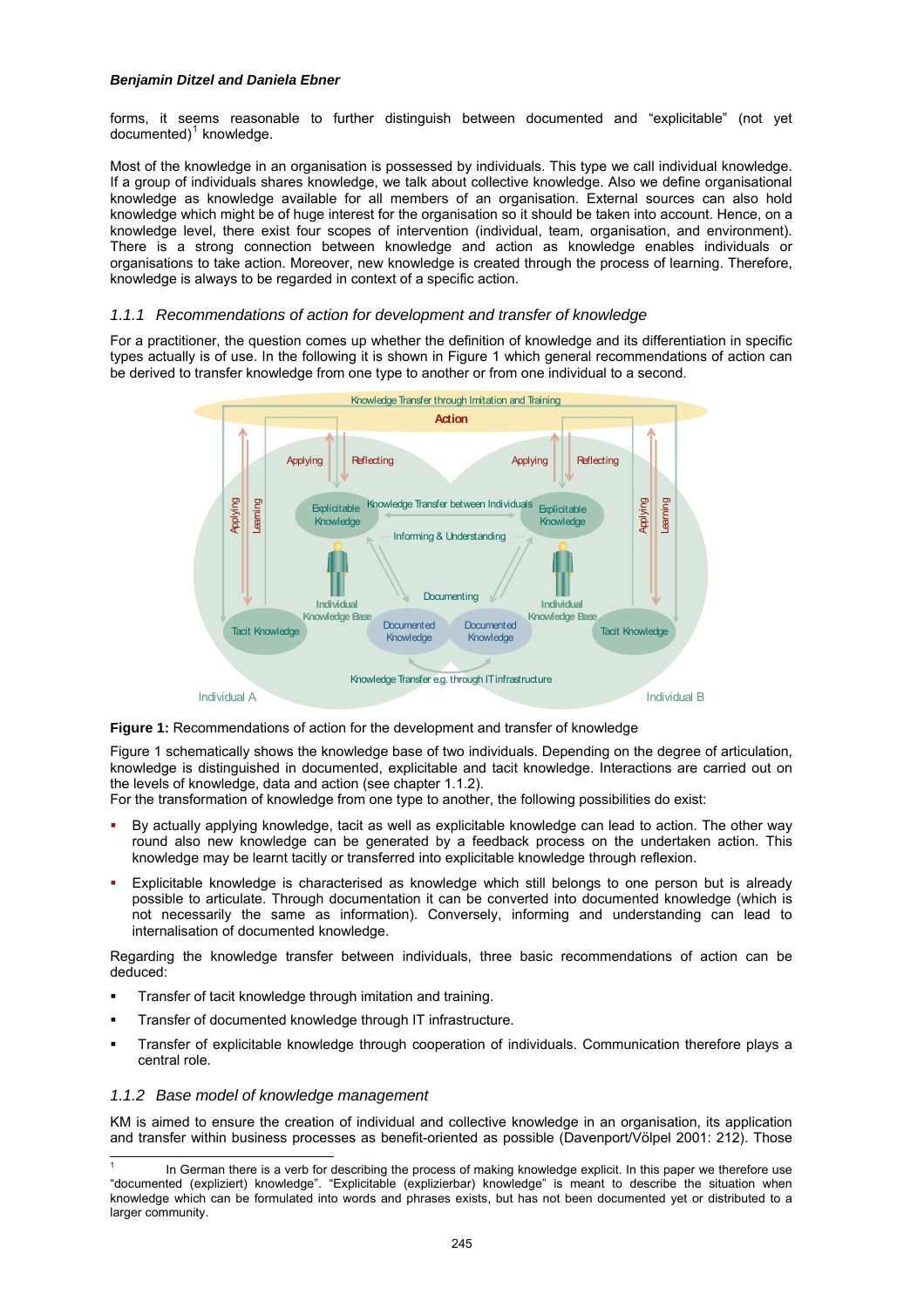prime activities are extended e.g. by activities delivered by Probst et al., known as the so called building blocks of KM (Probst et al. 1997). In order to guarantee a successful functioning of those activities, the purpose of KM is to develop supporting basic conditions. From knowledge perspective and a systemic point of view, the organisation can be divided into a technical and a social subsystem. Hence, different organisational levels are derived, their development enormously influences the KM in an organisation (Sammer 2000: 82; Willfort 2001: 8). In literature, such levels are level of action, level of data, level of knowledge and level of goals. A fifth one – the level of culture – is added, as culture has a strong impact on the organisational behaviour towards knowledge (Kayworth/Leidner 2003: 236).

The base model of KM on which this assessment is grounded, is illustrated in figure 2. The levels describe aspects important in working with knowledge. They define how organisational basic conditions can be designed to positively impact the creation, application and transfer of knowledge.



## **Figure 2:** Base model of KM (Ditzel et al. 2007)

The differentiation between **knowledge and data level** is grounded on the traditional distinction between knowledge and information or data. The knowledge base includes all knowledge which is connected directly with persons. On this level, employees and their communication and cooperation play an important role. The level of data includes data and information of an organisation, which means externalised collective knowledge and the related IT infrastructure.

On the **level of action**, knowledge is applied for definite actions. Through awareness and interpretation adaptations for future actions are deduced – thus learning takes place.

The **level of goals** is superordinate to the three before mentioned levels. Goals for KM are derived from the overall business strategy. These goals are defined concerning the major knowledge activities and the definition of the basic conditions for KM on the different levels.

The **level of culture** covers all four before mentioned levels and can be seen as direct link to organisational culture. The level of culture has to focus on norms and values which support the management of knowledge. Therefore, it plays a very important role. It depends on the culture of learning and communication, for example whether employees are willing to share their knowledge or to communicate frankly, etc. In most cases it is not enough to install a new software tool or integrate a specific method to succeed in KM.

Between these five levels different interactions exist, whereby especially the four levels of goals, knowledge, action and data are directly connected. These interactions are demonstrated in Figure 2 as arrows.

#### *1.1.3 Success factors of knowledge management*

It is not possible to implement KM into an organisation as a traditional management system. Rather, the specific basic conditions of an organisation have to be analysed in order to design and improve the organisational processes in a knowledge-oriented way. It seems reasonable to relate on general success factors for KM as both theory and practice have identified very similar factors over a long period of time (Helm et al. 2007: 212). Helm et al. compared several findings of empirical studies and derived generally valid success factors of KM. Those success factors can be adapted to the organisations' situation and its specific requirements. In dependence of Helm et al., important success factors are shown for the five levels of the KM model in Figure 3.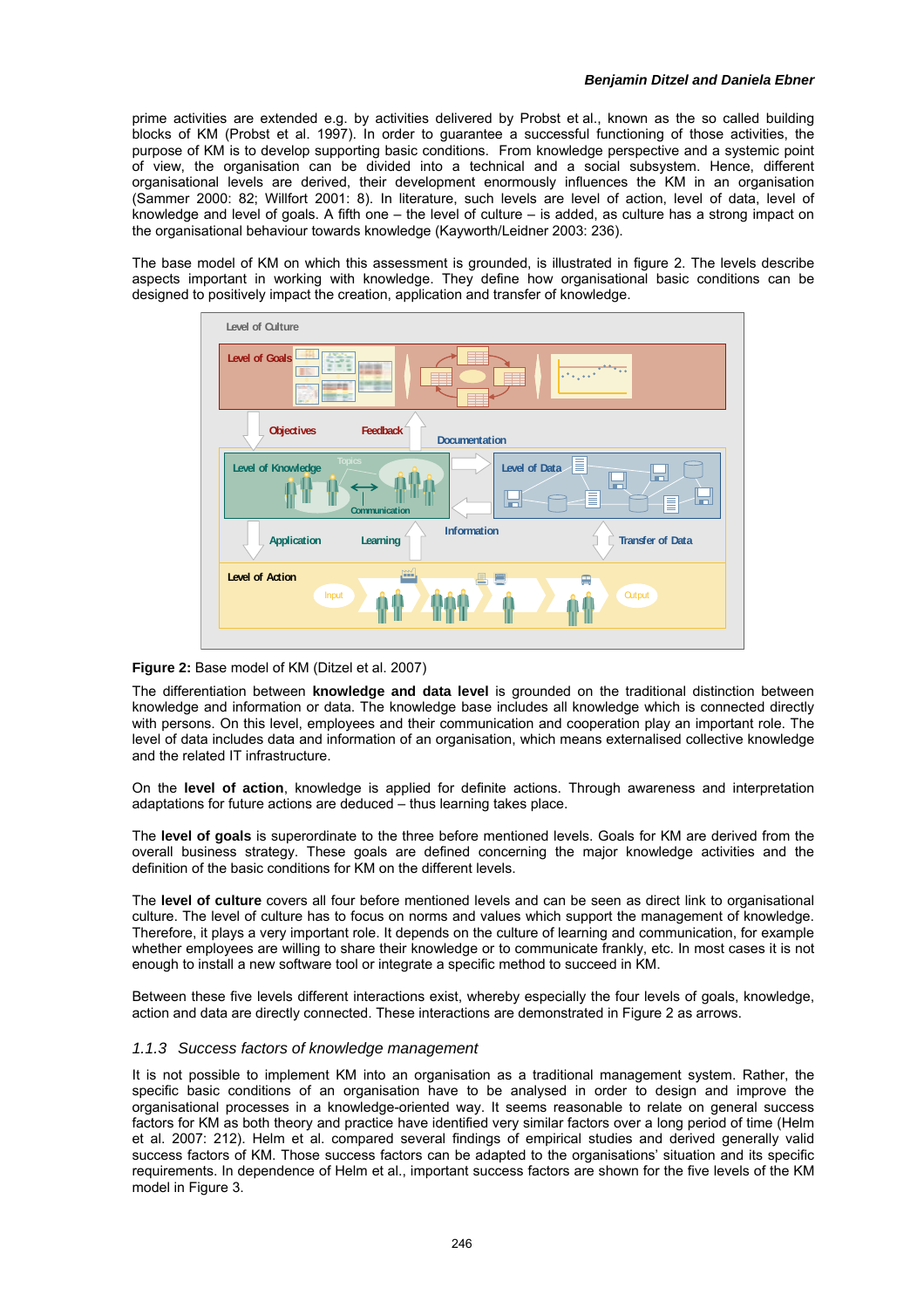| Level of culture      | Knowledge oriented organisational culture: culture of learning, trust, openness, fairness<br>Commitment & Engagement, support & exemplary function of top management                                                                     |
|-----------------------|------------------------------------------------------------------------------------------------------------------------------------------------------------------------------------------------------------------------------------------|
| Level of goals        | Establishment of KM in strategy of the organisation<br>Definition & derivation of specific goals of KM<br>Allocation of resources (Money, Time, Persons)<br>Delegation of responsibility & competencies<br><b>Creation of incentives</b> |
| Level of<br>knowledge | Linking of scientists<br>Support of communication<br>Support of teamwork<br>Qualification of employees                                                                                                                                   |
| Level of action       | Orientation towards the requirements of operational processes<br><b>Rexible organisational structures</b><br>Defined roles and responsibilities<br>Process organisation: formalization, standardization, transparency                    |
| Level of data         | Support through IT infrastructure<br>Ensuring the acceptance of employees<br>Supply of critical amount of knowledge & data resources<br>Ensuring quality of knowledge & data resources                                                   |

## **Figure 3:** Success factors of KM

The above shown success factors provide an indication where organisations should emphasize establishing KM. Moreover, they help within the lead-through of the KM Assessment to identify essential performance drivers for the specific business process and to align necessary measures with it.

## **1.2 KM assessment**

Although there exist a huge amount of publications on and approaches to KM, methods to analyse and to put KM holistically into practice are seldom found (e. g. the KM Maturity Model, Ehms/Langen 2002). In literature, especially in business process oriented KM approaches for knowledge and KM assessment have been developed (e. g. Heisig 2005; Strohmaier 2005; Bahrs/Gronau 2005). Moreover, it is more likely to find methods to evaluate specific knowledge aspects to derive precise measures (e. g. Verburg/Andriessen 2006; Freeze/Kulkarni 2005). However, for organisations which focus to implement systematically KM and considering its trans-sectional functions, a conglomeration of different approaches does not lead to the goal. It rather hinders a common sense for organisational potentials of KM, as no cross-departmental discussion and action occurs. Furthermore, the results of such implementation projects are difficult to benchmark between each other which complicates cross-departmental measures in the future.

Sammer (Sammer 2001; Bornemann/Sammer 2003) developed a tool to assess knowledge (management) in an organisation and to derive knowledge activities within seven steps. This tool is based on a four-level model of KM (level of goals, level of knowledge, level of business processes, and level of data). It represents a first step to view knowledge aspects integrated and in constant interaction between the four levels and four scopes of intervention. The nucleus of this assessment is to identify the most important requirements of relevant stakeholders and the perfection of knowledge aspects on all four levels. By the definition of performance drivers, measures are derived for future modelling of KM. The assessment of Sammer analyses mainly on an organisational level. Processes which are of huge importance for KM measures are not focused on enough. Therefore, the assessment is not sufficiently detailed to act knowledge-oriented on a process level.

Following the basic idea of Sammer, the assessment tool presented in this paper has been further developed and detailed. Firstly, the basic model of KM is extended to a fifth level (level of culture). Secondly, this approach focuses on knowledge intensive processes and the handling with knowledge in the processes itself. So business processes are the initial point for the successful implementation of KM as knowledge is mainly applied on the level of action. In addition, the majority of organisational knowledge is created in context of processes (Abecker et al. 2002: 4). Therefore, relating and developing KM on business processes seems to be reasonable. A further complement of our assessment tool is the identification of the knowledge base (which knowledge is where accessible in the organisation?). This is necessary as a systematic consecution and development of KM is only to succeed if the employees are conscious of which knowledge exists and which person is to be contacted. It depends on the basic conditions of an organisation which specific measures or change projects support organisational KM best. A project in human resources may have the same impact on the organisation as an improvement in business processes or the installation of data management systems – it depends on the stage of maturity of the organisation as well as industry depending factors.

Our assessment tool is aimed to measure the usefulness of KM activities within organisations. Furthermore, it systematically derives possibilities of actions to develop and improve KM due to a situation analysis. These are shown in a matrix of five levels and four scopes of intervention, based on the described KM model.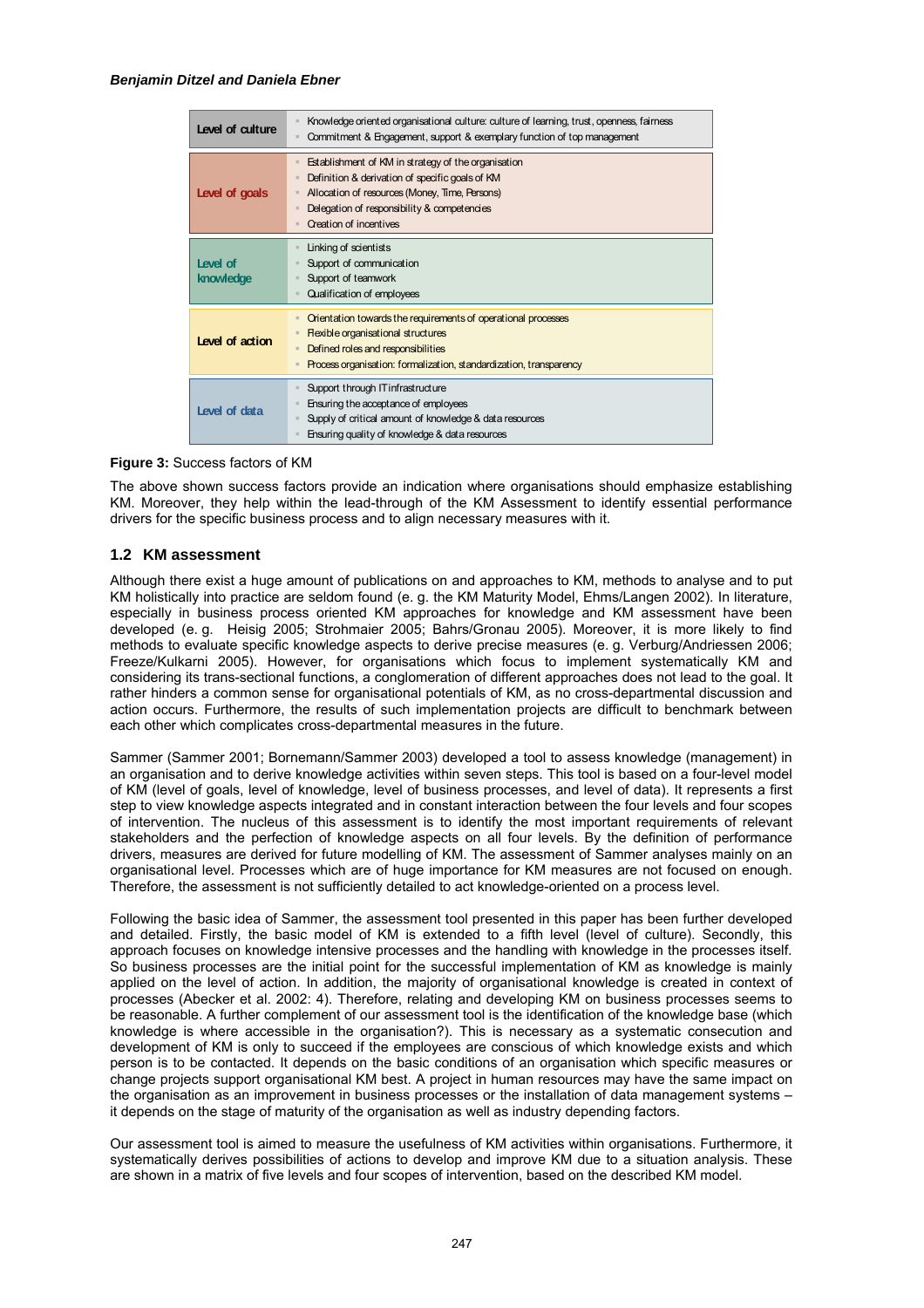The procedure of the KM Assessment is shown in Figure 4. In a first step, knowledge intensive processes are identified by several factors due to a detailed analysis. For these selected processes, major requirements of the process-related stakeholders and further, key drivers for an effective KM are evaluated. In a next step (step four), the organisational knowledge base (experts, information media) is analysed using the levels of intervention. Then, first measures of optimisation for the business process or the organisation itself can be deduced. Based on the KM model it is analysed in step five, whether KM activities are already set or have to be evolved to fulfil the requirements of the stakeholders. Due to the detailed analysis, measures are derived and implemented in step six.

A case study realised at the Chair of Economics and Business Management (WBW) at the University of Leoben, Austria, shows the practicability of the proposed KM Assessment. Science at the chair is focused on industrial management in research, teaching and vocational training. Since the 1990s, principles of quality management (QM) have been taught to students. Moreover, they have been implemented into the chair and up to now they represent important elements for daily work. In 1995, WBW was certified in ISO 9001. In the following years, the QM system was continually developed towards Total Quality Management, which was awarded with the Austrian Quality Award in 1999. Since 2001, an IC report has been provided on annual basis. WBW has held an important role in the improvement of IC reports for research institutions and its inclusion in the Austrian University Law of 2002. The case presented in the following has been conducted with employees of WBW in workshops. The findings show that due to the long tradition of existing QM and KM at WBW, processes are well defined and the organisational structure knowledge-oriented. Nevertheless, potentials of improvement and specific measures can be identified from a KM perspective.



**Figure 4:** Procedure of the KM assessment

The tool is designed to be conducted as self-assessment within an organisation. It is of importance to build a team of several employees who as a whole know a lot about activities, processes and interactions of the analysed department to gain best assessment quality. Therefore, all relevant employees of top and middle management should be integrated into the project team. This leads to a common sense of KM as it is more likely that the employees identify themselves with the results of the assessment,

#### *1.2.1 Prioritisation of business processes*

As no specific business processes are defined for the KM Assessment in the beginning, it is recommended to choose those processes of an organisation which are most relevant concerning knowledge aspects. Huge benefit can be achieved through prioritising them according to indicators such as knowledge intensity, relevance for the organisational strategy, or stage of maturity of the process management.

Such prioritisation for the processes of WBW is demonstrated in Figure 5. The red bar shows how each indicator is fulfilled in the specific process. In this case, the research process (which includes internal/external research projects, PhD and publications) is to be analysed, as it is said to be the most knowledge intensive one. Furthermore, the research process is of high importance for reaching the organisational goals. Moreover, the maturity of process management is low as research processes are not easy to be standardised.

This prioritisation is the initial point of all steps consecutively following each other. Thus it is ensured to be focused on the actual requirements of the organisation and not on little relevant or highly developed business processes and their activities.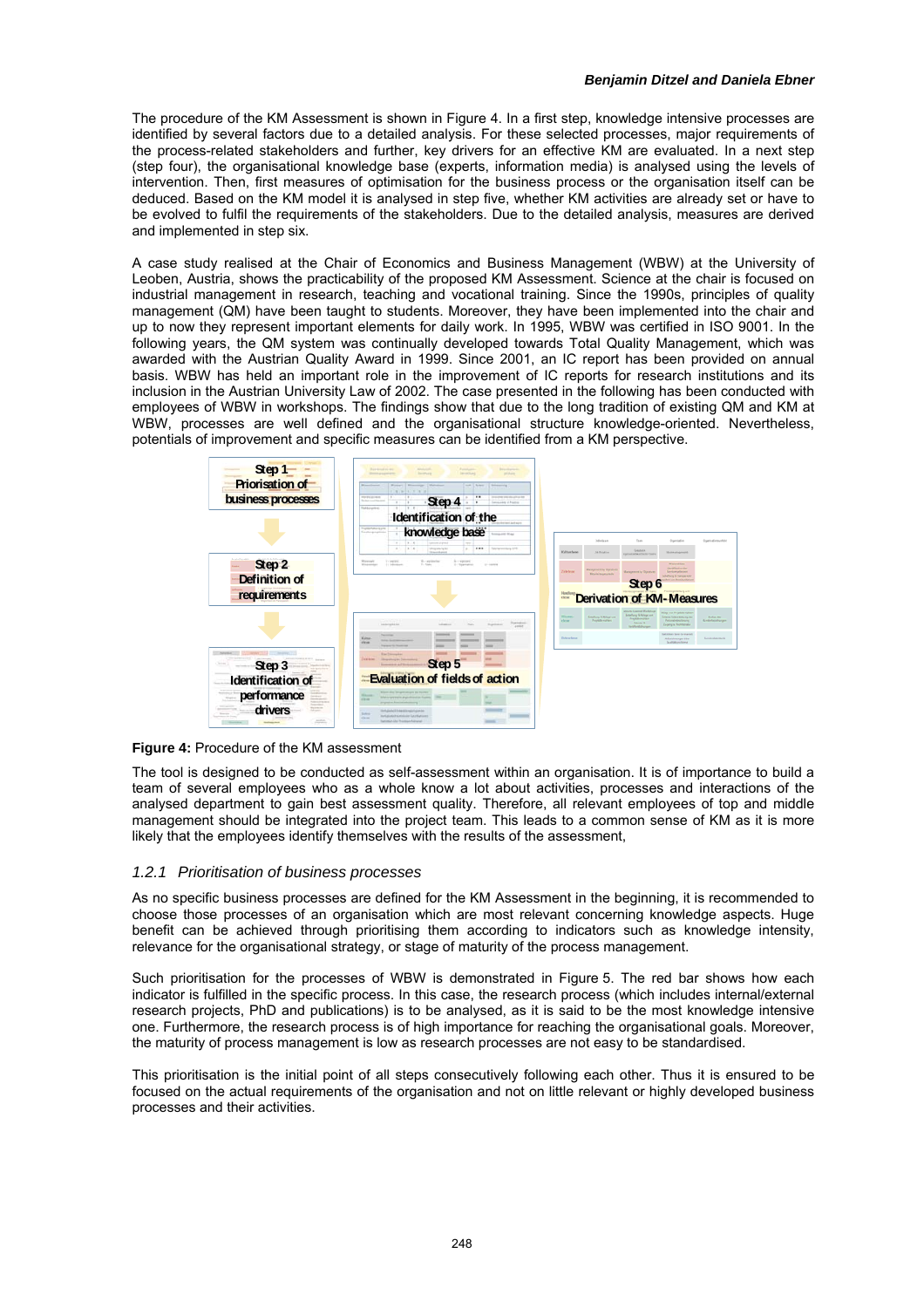|                                | Knowledge intensity | Relevance for strategy | Stage of maturity |
|--------------------------------|---------------------|------------------------|-------------------|
| Research process               |                     |                        |                   |
| Teaching of students           |                     |                        |                   |
| <b>Vocational training</b>     |                     |                        |                   |
| Service & cooperation projects |                     |                        |                   |
| Commercialisation              |                     |                        |                   |
| Networking                     |                     |                        |                   |

**Figure 5:** Step 1 – Prioritisation of business processes

#### *1.2.2 Definition of stakeholders' requirements*

It is advisable to align the assessment on requirements of relevant stakeholders in order to assure that the development of measures is convenient to the defined objectives. There exist different approaches for defining the relevant stakeholders (e.g. Müller-Stewens et al. 2001; Karmasin 2006).

| Stakeholder                 | Requirements                                                                                                                                        |
|-----------------------------|-----------------------------------------------------------------------------------------------------------------------------------------------------|
| <b>Scientific Community</b> | Publication of research findings<br>٠<br>Innovative research concepts<br>■<br>Extent of novelty of research findings<br>п                           |
| Industry                    | Solution for specific problems<br>■<br>Highly practice-oriented<br>Integration in research process<br>Anticipation of relevant research topics<br>п |
| <b>Project partner</b>      | Long term partnership<br>Good communication and cooperation                                                                                         |
| <b>Employees</b>            | Connection with own research topic<br>п<br>Results for own research topic<br>Publication of research findings<br>■                                  |
| <b>University</b>           | High rate of innovation and publication<br>■<br>High quota on externally financed projects<br>п<br>Good reputation<br>Ξ                             |
| <b>Students</b>             | Up-to-date and practice-oriented subjects                                                                                                           |

**Figure 6:** Step 2 – Definition of requirements

Based on objectives and functions of the research process stakeholders are identified. Their requirements to WBW and its research process were defined in a workshop. For example it is of interest to the scientific community that innovative concepts or results of studies are published. For the university it is important that the chair supports the objectives e.g. to establish a good reputation in both scientific community and industry. The requirements of the stakeholders are necessary to define the performance drivers of the research process in step three.

## *1.2.3 Identification of performance drivers*

For the prioritised process, performance drivers are determined by a cause-and-effect chain following the levels of KM, which impact mostly – from a knowledge perspective – the achievement of defined objectives of the process. It is advised to enlarge the team for this step to gain more information. The success factors presented in chapter 3 are helpful for better identification of performance drivers for each of the five levels.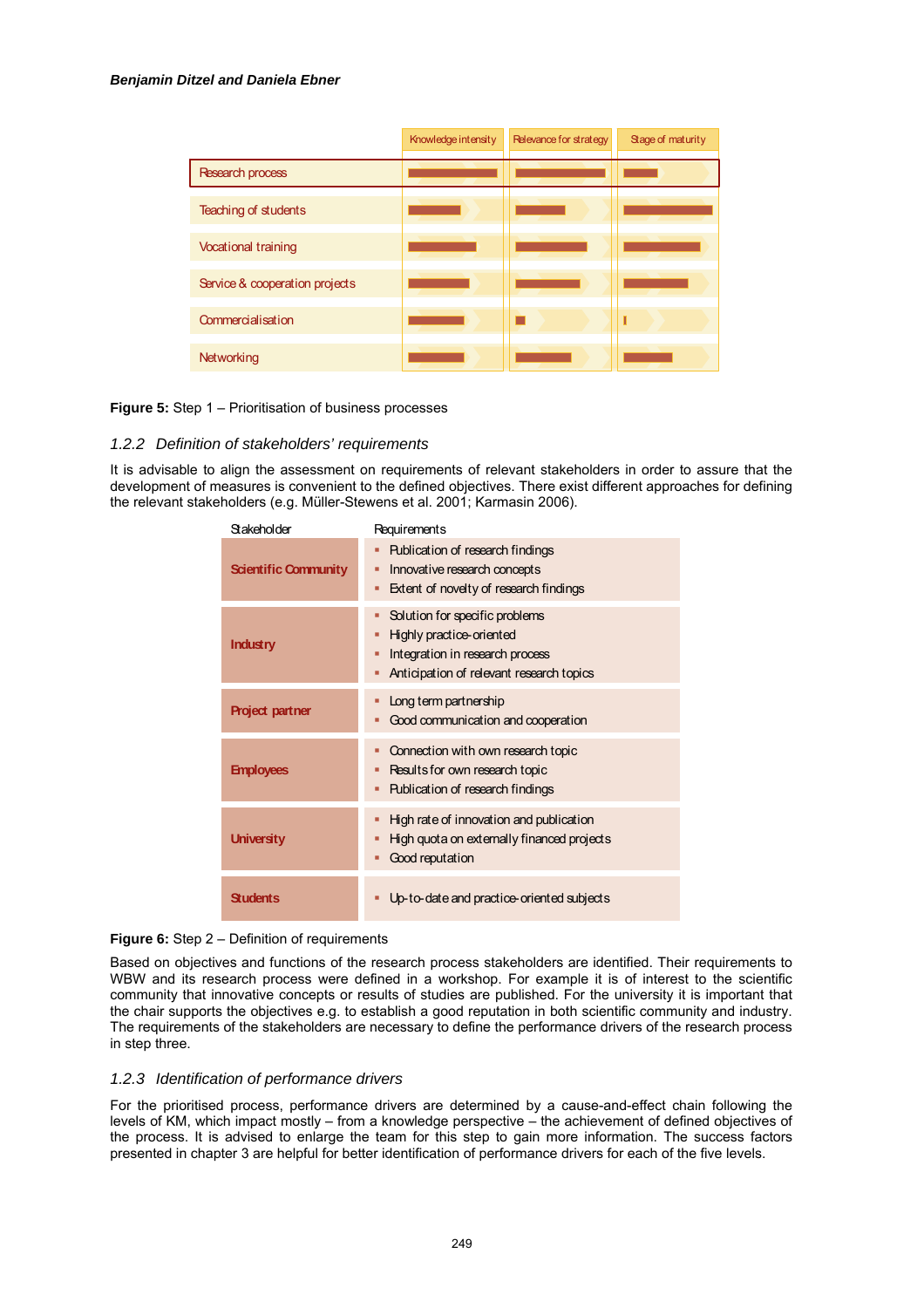

**Figure 7:** Step 3 – Identification of performance drivers

The identified performance drivers provide a solid basis for further assessment and development of a knowledge-oriented organisation. For the research process of WBW, main drivers were defined to fulfil the requirements and to satisfy its stakeholders. Drivers which are circled in red are most important for reaching the goals. These are focused on in step five.

## *1.2.4 Identification of the knowledge base*

This step is aligned to identify potentials of improvement regarding the knowledge base of an organisation. By and large, existing approaches of business-process-oriented KM are of very analytic nature. Knowledge aspects are integrated in very detailed steps into existing processes in form of knowledge objects and carriers and their relations to each other. In contrast to such approaches, this assessment tool is more of a qualitative procedure for meeting the tacit and explicit character of knowledge better. This can be complemented by the use of knowledge maps (see Schuhbauer/Schwinghammer 2005).

On one hand knowledge base – for a process or an organisation – exists of different relevant topics, on the other hand of knowledge carriers, who possess knowledge about these topics. On the level of knowledge, it is about individuals, teams, the whole organisation itself or the external environment of the organisation. On the level of data it is about documents or data bases.

The identification of the knowledge base is carried out in two phases. Firstly, relevant topics are identified along the process. In a second step, each topic is analysed in regards of types and carriers of knowledge. The matrix in [Figure 8](#page-7-0) represents a useful framework to carry out this step easily. For each type and carrier of knowledge existing actions, which are respectively necessary, are discussed. When Figure 1 is used for the discussion, the derivation of measures turns out to be easily realisable. If there already exist activities of KM, their benefit is evaluated (no point: no benefit; five points: high benefit) and further improvement measures are indicated.

Figure 8 illustrates the identification of the knowledge base for the research process at WBW. In extracts, relevant topics and persons are assigned to defined steps of the research process and further allocated due to their type and carrier of knowledge. As the chair implemented a QM system more than ten years ago and has been providing an annual IC report since 2001, a lot of measures are already successfully installed. Nevertheless, some points can still be improved to gain higher benefit through knowledge orientation (e.g. identifying lessons learned).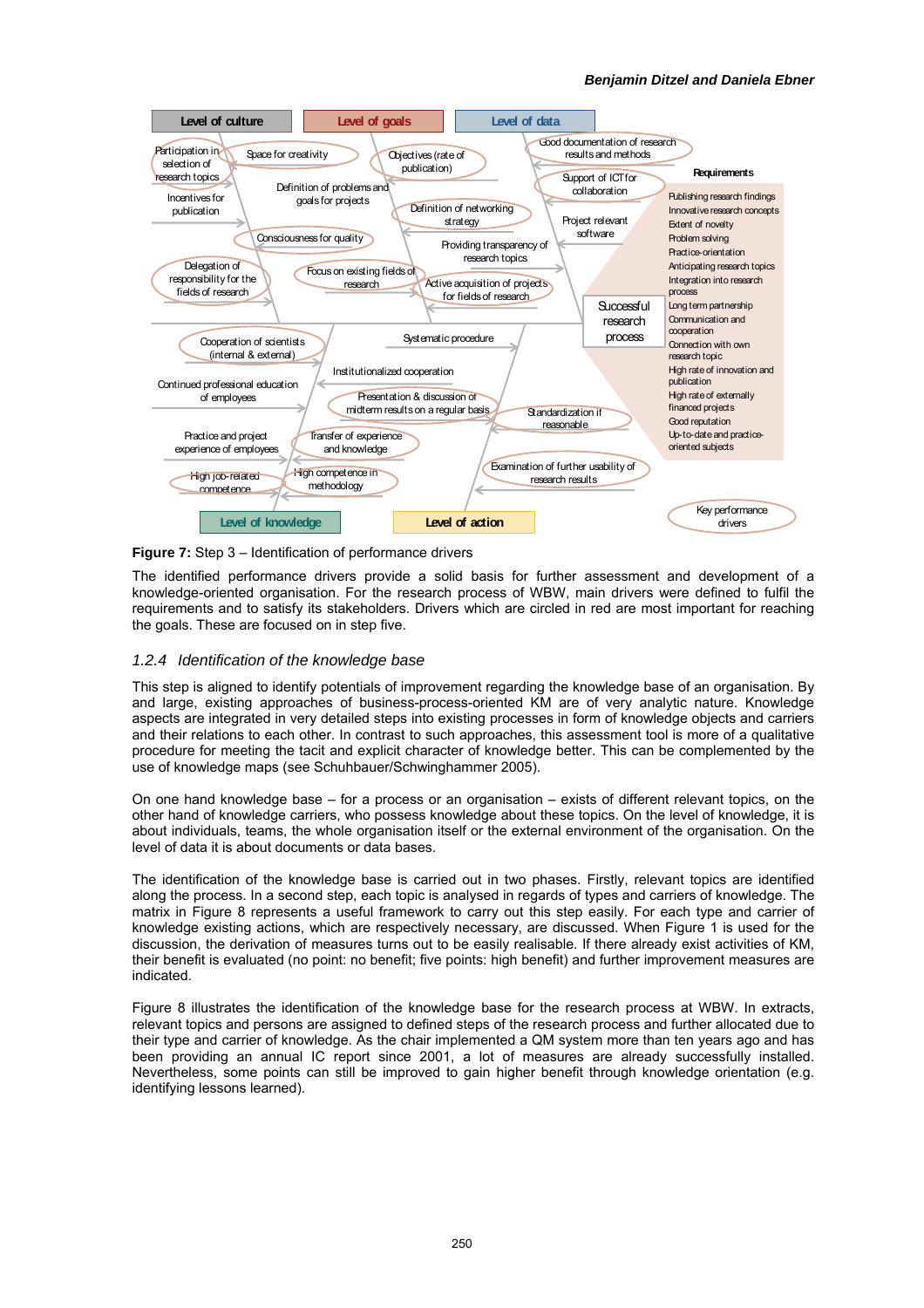| Acquisition                                                                                                                                                                                                                                                               |   |                      | <b>Outline of</b><br>problem |   |                         | Start of project |          | Carrying<br>End of project<br>out project       |               | <b>Research</b><br>results | <b>PhD</b><br><b>Publication</b>                    |
|---------------------------------------------------------------------------------------------------------------------------------------------------------------------------------------------------------------------------------------------------------------------------|---|----------------------|------------------------------|---|-------------------------|------------------|----------|-------------------------------------------------|---------------|----------------------------|-----------------------------------------------------|
| <b>Topic of knowledge</b>                                                                                                                                                                                                                                                 |   | Type of<br>knowledge |                              |   | Carrier of<br>knowledge |                  |          | <b>Measures</b>                                 | Existi<br>ng? | <b>Usefulness</b>          | Improvement                                         |
|                                                                                                                                                                                                                                                                           |   | E                    | D                            |   | т                       | $\circ$          | U        |                                                 |               |                            |                                                     |
| Project management                                                                                                                                                                                                                                                        | X |                      |                              | X |                         |                  |          | Learning in project team                        | Yes           | .                          |                                                     |
|                                                                                                                                                                                                                                                                           |   |                      | $\boldsymbol{x}$             |   |                         | X                |          | Description of process                          | Yes           | ----                       | Specific additions e.g. Lessons<br>Learned          |
|                                                                                                                                                                                                                                                                           |   |                      | X                            |   |                         | X                |          | Software tool                                   | Yes           | .                          | List of available software                          |
| Research funding                                                                                                                                                                                                                                                          |   | X                    |                              |   |                         |                  | <b>X</b> | Information through CTT                         | Yes           | .                          |                                                     |
|                                                                                                                                                                                                                                                                           |   |                      | X                            |   |                         |                  | X        | List of possibilities for research<br>support   | Yes           | .                          |                                                     |
| Social competence                                                                                                                                                                                                                                                         | X |                      |                              | X |                         |                  |          | Learning in project team                        | Yes           | .                          | Enforced accompanying at<br>pre. of midterm results |
|                                                                                                                                                                                                                                                                           |   |                      |                              |   |                         |                  |          | Feedback through HD and PM                      | Yes           | . .                        | <b>Enforced feedback</b>                            |
| Research methodology                                                                                                                                                                                                                                                      |   | X                    |                              | X |                         |                  |          | Discussion table between<br>employees           | Yes           | .                          | Meetings on regular basis                           |
|                                                                                                                                                                                                                                                                           |   |                      | X                            |   | X                       | X                |          | Project reports                                 | Yes           | . .                        | Description of methodology                          |
| Job-related                                                                                                                                                                                                                                                               |   | X                    |                              | X | X                       |                  |          | Informal discussion                             | Yes           | .                          |                                                     |
| competence                                                                                                                                                                                                                                                                |   |                      | X                            | X |                         |                  |          | Making own publications<br>internally available | <b>No</b>     |                            |                                                     |
|                                                                                                                                                                                                                                                                           |   |                      | X                            |   |                         | X                |          | Library                                         | Yes           |                            |                                                     |
| Project experience                                                                                                                                                                                                                                                        |   | X                    |                              | X | X                       |                  |          | Project reports                                 | Yes           | .                          | Consequent storage                                  |
| Research findings                                                                                                                                                                                                                                                         |   | X                    |                              | X | X                       |                  |          | Storage of project documentation                | Yes           | .                          |                                                     |
|                                                                                                                                                                                                                                                                           |   | X                    |                              | X | X                       |                  |          | Lessons Learned                                 | <b>No</b>     |                            |                                                     |
|                                                                                                                                                                                                                                                                           |   | X                    |                              | X | X                       |                  |          | Checking usefulness                             | Yes           | . .                        | Formalization                                       |
| Type of knowledge:<br>$I - \text{tact}$<br>$D$ – documented:<br>E-explicitable<br>Carrier of knowledge:<br>O- Organisation;<br>E- Environment<br>I - Individual:<br>$T - Team$<br>HD - head of department;<br>CTT-Centre for Technology Transfer<br>PM - project manager; |   |                      |                              |   |                         |                  |          |                                                 |               |                            |                                                     |

## **Figure 8:** Step 4 – Identification of the knowledge base

<span id="page-7-0"></span>Such a structured identification of topics and their carriers of knowledge makes it easy to deduce recommendations of action through discussions in workshops. Explicit carriers of knowledge, who are only available for some individuals, could be placed at the collective's disposal e.g. by developing IT infrastructure. If there are areas of topics in which only a few individuals have tacit knowledge of, possible measures of knowledge transfer could improve the communication between these two groups. As an alternative, knowledge acquisition could be implemented, for the case that certain knowledge is not available in the organisation at all.

## *1.2.5 Evaluation of fields of action*

In contrast to the identification of the knowledge base, in step five the focus is not laid on knowledge itself. Moreover, the step aims to evaluate the behaviour towards and working with knowledge in form of concepts, activities and specific instruments; hence, the basic conditions for creating, applying and transferring knowledge. A framework of 20 fields of action – derived from five levels of the KM model and their confrontation with four scopes of intervention – underlines the systematic procedure of the KM Assessment.

In Figure 9, the procedure is illustrated for the evaluation of the 20 fields of action for WBW. Performance drivers for each level, which were identified in step three, are analysed regarding different scopes of intervention. Firstly, it is evaluated whether the specific scope of intervention is relevant for the performance driver. If so, it will be highlighted by a dark colour.

In a next step, the actual occurrence of this field of action is evaluated, shown as a bar in Figure 9. The gap between relevance of the field of action and existing activities or instruments are easily visible. In order to document working results, it is advisable to generate an extra table with all data about existing activities. Potential of improvement can be identified either because of a lack of activities in a field of action or because of activities that do not support performance drivers sufficiently. Concerning measures of communication for example, it is not only of importance to make communication media available or to provide enough time to talk with other people. Especially occurring barriers should be analysed in detail, as it is not ordinary for example that employees from different management levels or departments communicate easily or are willing to.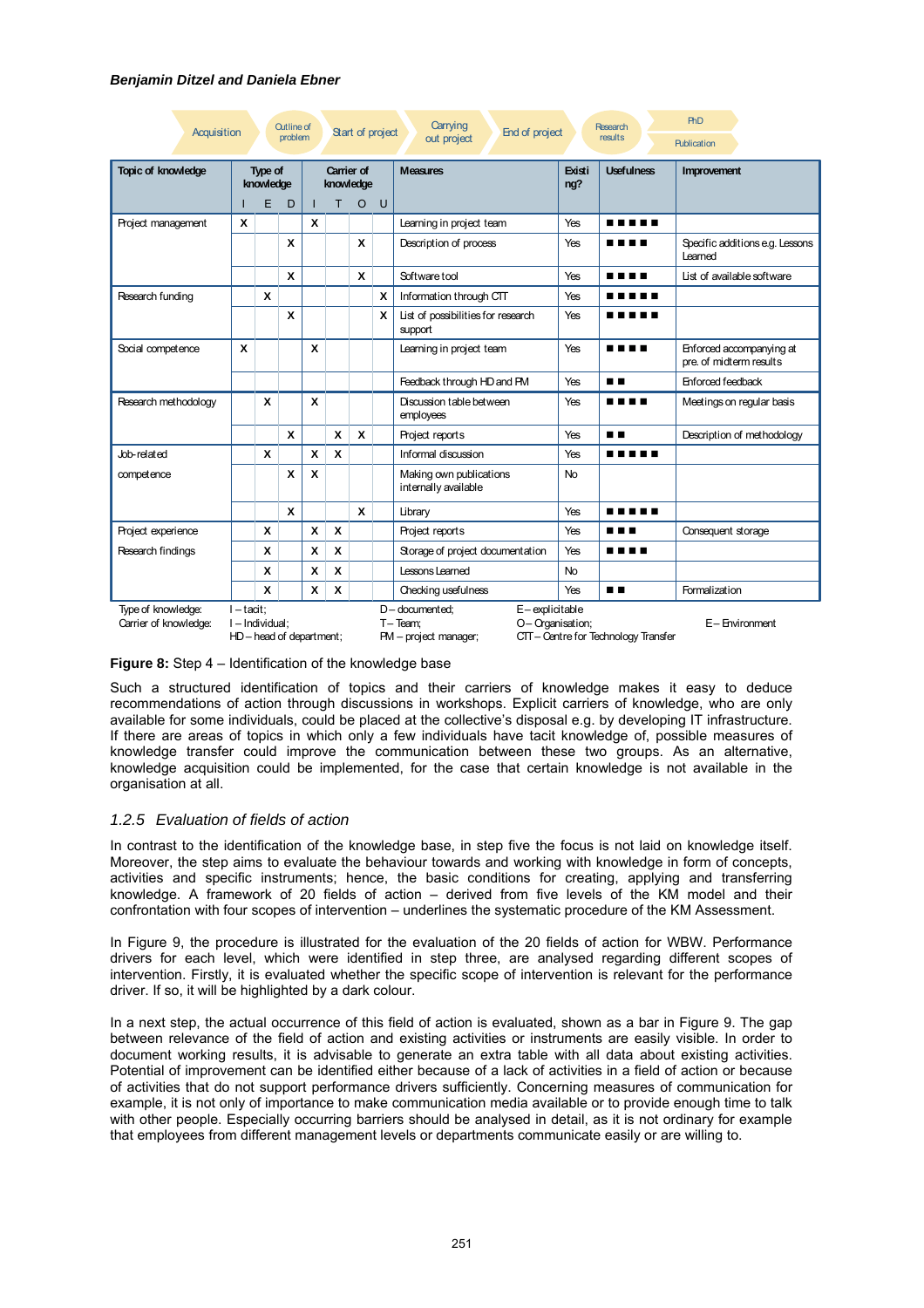|                       | Key performance drivers                                                                                                                 | Individual | Team | Organisation | Environment |
|-----------------------|-----------------------------------------------------------------------------------------------------------------------------------------|------------|------|--------------|-------------|
| Level of<br>culture   | Space for creativity<br>Consciousness for quality<br>Delegation of responsibility<br>Participation in selection of research topics      |            |      |              |             |
| Level of<br>goals     | Aggreement on objectives<br>Definition of networking strategy<br>Active acquisition of projects<br>Focus on existing fields of research |            |      |              |             |
| Level of<br>action    | Standardisation<br>Examination of further usability<br>Presentation of midterm results                                                  |            |      |              |             |
| Level of<br>knowledge | Job-related & methodological competence<br>Cooperation of scientists<br>Transfer of experience and knowledge                            |            |      |              |             |
| Level of<br>data      | Good document at ion<br>Support of ICT for collaboration                                                                                |            |      |              |             |

#### **Figure 9:** Step 5 – Evaluation of fields of action

Due to the evaluation of fields of action, recommendations for KM which are customised to the organisation and benefit-oriented offer starting points for improvement and change projects.

#### *1.2.6 Derivation of KM measures*

The last step of the KM Assessment aims to derive measures on the basis of the identified potential of improvement in steps four and five. It is important to focus on the requirements of stakeholders and the necessary knowledge base. The defined measures can relate to the specific process or to the organisation and its behaviour towards knowledge related topics. Such instruments do not have to be focused only on KM. On the level of culture for example it could be aimed to enlarge the number of knowledge promoters or the exemplary function of the top managers.

The result of the assessment is a definition of necessary fields of action filled with activities or instruments to be put into practice. Figure 10 shows the findings for the case study. All highlighted fields of action have been identified to be important; now measures are derived for them. However, not all fields are equally important so for some fields, existing activities are efficient enough. At WBW, the behaviour towards and working with knowledge is already very satisfying. Hence, only "little" improvements, but which seem to be important nevertheless, have been identified. Additional time units should lead to more intensive research and the publication of these findings. This could be supported by a growing realisation of request research. On the level of data and knowledge, the identification of lessons learned at team or individual level and the consequent storage of project reports and publications should improve the development of the knowledge base.

If the assessment is able to point out lots of potentials, a last prioritisation can be helpful to bring them in an order of relevance. This might be advantageous because in most cases there is a lack of appropriate resources to fulfil them all in contrast to the number of projects to tackle.

#### **1.3 Conclusion**

The here proposed KM Assessment is a method to derive measures for the successful implementation of KM and a continuous improvement of KM activities in an organisation, but it does not deliver a detailed road map for the implementation of KM strategies. The KM Assessment supports the systematic analysis of KM potential within an organisation. Derived measures are oriented on the requirements of the stakeholders towards the organisation and its identified process. Moreover, measures are aligned on necessary knowledge for the knowledge-intensive process.

The two main assessment steps consist of first analysing for a specific process the relevant knowledge base (step 4) and then evaluating which KM measures have already been implemented or need to be implemented (step 5). For analysing the knowledge base of business processes there exist much more detailed approaches like modelling methodologies and tools in business process oriented KM (Heisig 2005) or more specific approaches as the knowledge audit (Liebowitz et al. 2000). Those methods can be used for a further analysis.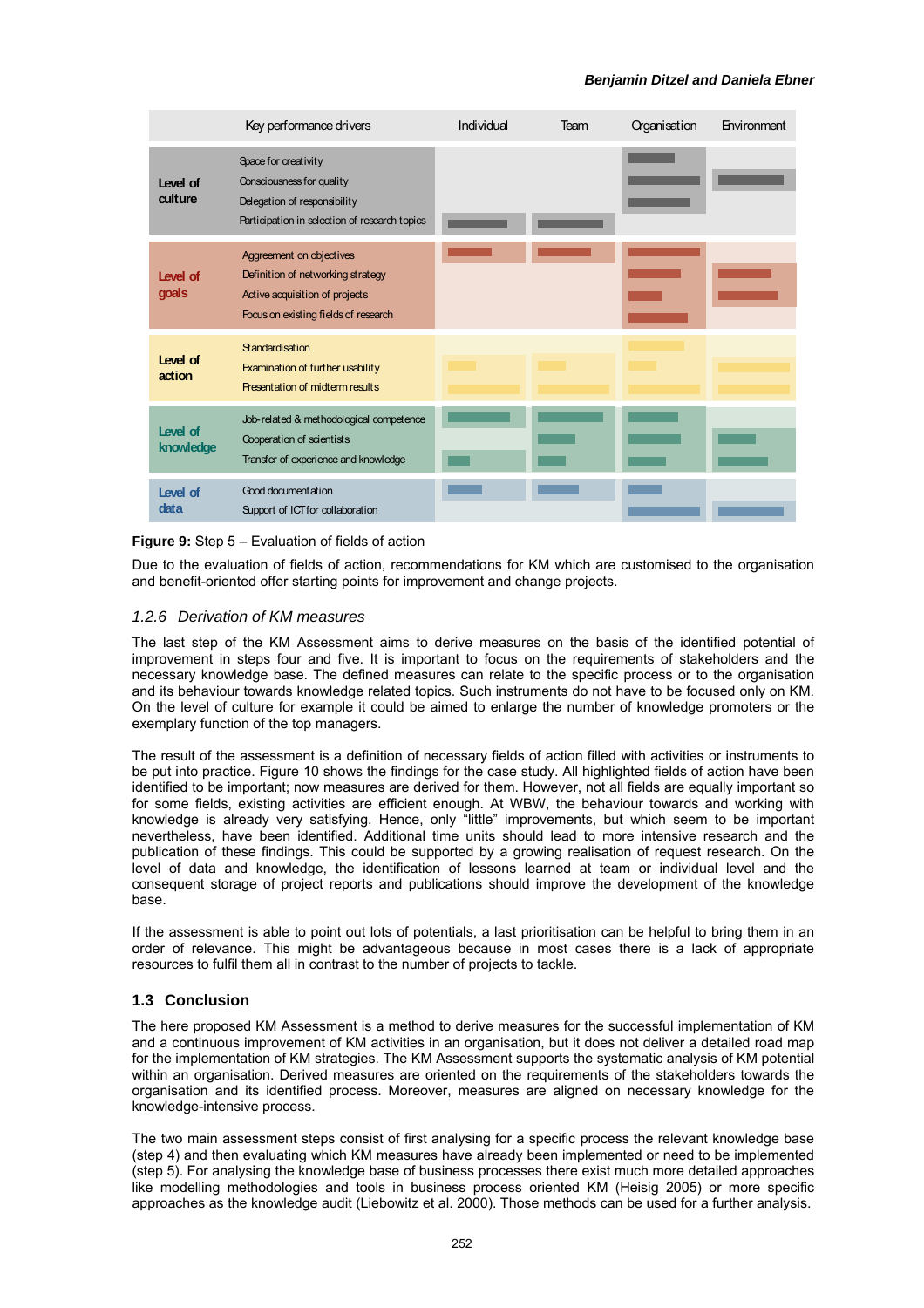|                       | Individual                                                                                    | Team                                                                                                                                        | Organisation                                                                             | Environment                                    |
|-----------------------|-----------------------------------------------------------------------------------------------|---------------------------------------------------------------------------------------------------------------------------------------------|------------------------------------------------------------------------------------------|------------------------------------------------|
| Level of<br>culture   |                                                                                               |                                                                                                                                             | No measures necessary                                                                    | No measures necessary                          |
| Level of<br>goals     | No measures necessary                                                                         | No measures necessary                                                                                                                       | Definition of networking<br>strategy<br>Further request research                         | No measures necessary                          |
| Level of<br>action    | Consistency in putting<br>description of process into<br>practice                             | Consistency in putting<br>description of process into<br>practice                                                                           | Additions in description of<br>process<br>Proposition for structure of<br>project report | No measures necessary                          |
| Level of<br>knowledge | Identification of<br>Lessons Learned<br>Providing time after PhD to<br>publish findings, etc. | Identification of<br><b>Lessons Learned</b><br>Enforced accompanying at<br>the presentation of midterm<br>results<br>Continuity in meetings | Feedback on social<br>competence through HD and<br>PM                                    | Intensification of<br>international networking |
| Level of<br>data      | Making own publications<br>available<br>Consequent storage of<br>project reports              | Consequent storage of<br>project reports                                                                                                    | Knowledge portal<br>Drawing up a list of available<br>software                           | No measures necessary                          |

#### **Figure 10:** Step 6 – Derivation of KM measures

Especially at universities, methods of KM are still not standard, although the characteristic of universities is very knowledge-intensive due to the creation of knowledge in research and its transfer in teaching and publications. The KM Assessment supports the university to become more knowledge-oriented in its structure and processes and enforces a better behaviour towards knowledge of the employees. The here proposed assessment method is able to be conducted in research institutions as well as in industry. Depending on the desired depth of content, the assessment can be applied within some workshops or over a longer period.

Although KM at WBW has quite a long history, a systematic assessment has revealed further possibilities for improvement. The implementation of identified measures at the WBW led to a more efficient behaviour towards knowledge and a better design of KM on the level of actions. Furthermore, knowledge transfer between individuals in projects or due to lessons learned has remarkably been improved.

#### **References**

- Abecker, A., Hinkelmann, K., Maus, H. and Müller, H.-J. (2002) Integrationspotenziale für Geschäftsprozesse und Wissensmanagement. In Abecker, A., Hinkelmann, K., Maus, H. & Müller, H.-J. (Eds.) *Geschäftsprozessorientiertes Wissensmanagement.* Berlin, Springer.
- Araujo de la Mata, A. (2003) La Gestión del Conocimiento en la Universidad: El Caso de la Universidad del País Vasco. Universidad del País vasco, Centro para la Gestión del Conocimiento en la Universidad (UNIKNOW).
- Bahrs, J. and Gronau, N. (2005) Modellierung, Analyse und Gestaltung wissensintensiver Geschäftsprozesse am Beispiel eines Softwareunternehmens. *HMD-Praxis der Wirtschaftsinformatik,* Vol. 42, No. 246, pp29-37.
- Biedermann, H. and Graggober, M. (2005) Die Wissensbilanz als Strategie- und Steuerungsinstrument im Forschungsmanagement. In Mertins, K., Alwert, K. & Heisig, P. (Eds.) *Wissensbilanzen. Intellektuelles Kapital erfolgreich nutzen und entwickeln.* Heidelberg, Springer.
- Bornemann, M. and Sammer, M. (2003) Assessment methodology to prioritize knowledge management related activities to support organizational excellence. *Measuring Business Excellence,* Vol. 7, No. 2, pp21-28.
- Cech, P. and Bures, V. (2003) Knowledge Management and Czech Universities. *3rd European Knowledge Management Summer School.* San Sebastián.
- Davenport, T. H. and Völpel, S. C. (2001) The rise of knowledge towards attention management. *Journal of Knowledge Management,* Vol. 5, No. 3, pp212-221.
- Ditzel, B., Ebner, D., Galler, R., Gutounig, R., Koller, S., Ninaus, M., Oberschmid, H. and Winkler, R. (2007) *Das Praxishandbuch Wissensmanagement: Integratives Wissensmanagement,* Graz.